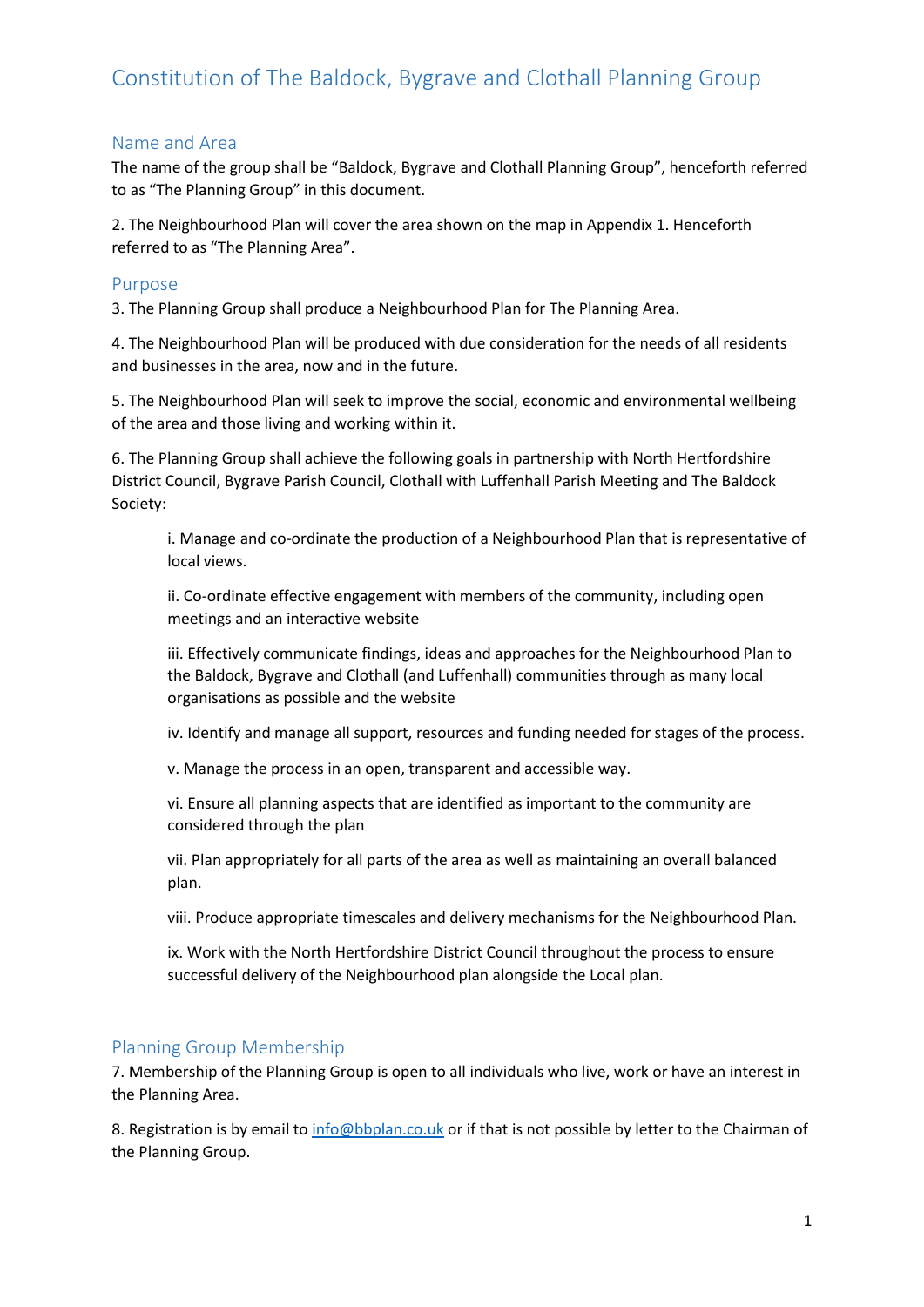9. It is the member's responsibility to ensure that the Planning Group is kept informed of any changes to email or postal addresses as this will be the primary way that information and voting opportunities will be relayed.

10. Notifications and minutes of all meetings including those of the Steering Committee, will be posted on the website www.bbplan.co.uk. Members meetings and Public meetings will be notified by email to all members.

11. Members will have the opportunity to nominate and vote in elections for Steering Committee posts.

12. Names and Addresses of Planning Group members may need to be passed on to relevant parties such as NHDC from time to time. This will only be done if the Steering Committee deems it necessary to achieve the aims of the Planning Group.

### Steering Committee

13. The Steering committee shall consist of no less than 5 and no more than 20 individuals who live, work or have an interest in the planning area, to include one individual representing each of the Baldock Society, Bygrave Parish Council and Clothall with Luffenhall Parish Meeting. The remaining membership will reflect the character and diversity of the local population and business community, as far as possible. This includes age, ethnic group, residents of different economic means and small business owners. Profiles of the members of the Steering Group shall be made publicly available.

14. The Steering Committee shall be elected by members of the Planning Group, on the basis of one member one vote.

15. Elections took place in October 2016 and will be annual hereafter. There will be an Annual General Meeting of the Group in October to facilitate the elections.

16. The Steering Committee may appoint Sub Groups to operate on its behalf. Involvement in the Sub Groups shall be open to all people that live, operate a business, or hold a specific interest in the area, and will be expected to exercise balanced consideration for the needs of all aspects of the local community. The chair of each sub-group shall be drawn from members of the Steering Committee.

17. Should a member of the Steering Committee not attend two consecutive Steering Committee meetings without acceptable apologies, the Steering Committee has the right to seek to replace that member by a majority vote.

18. Should a member of the Steering Committee resign or be subject to exclusion the Steering Committee must within one month, ensure a suitable replacement is appointed if this is necessary to comply with the number of representatives required in this Constitution. All Planning Group members will be notified of the vacancy and invited to make nominations. All members will then be able to vote for the replacement.

19. The Steering Committee may invite any person to attend meetings and contribute to the business being transacted but that person will have NO voting rights. These may include officers of the District Council, Interest Groups, other statutory organisations, agencies or any individual who has information or skills that will contribute to achieving the aims and objectives of the Steering Committee.

20. Voting will be by a simple majority of the Steering Committee with the Chairperson of the Steering Committee having a casting vote.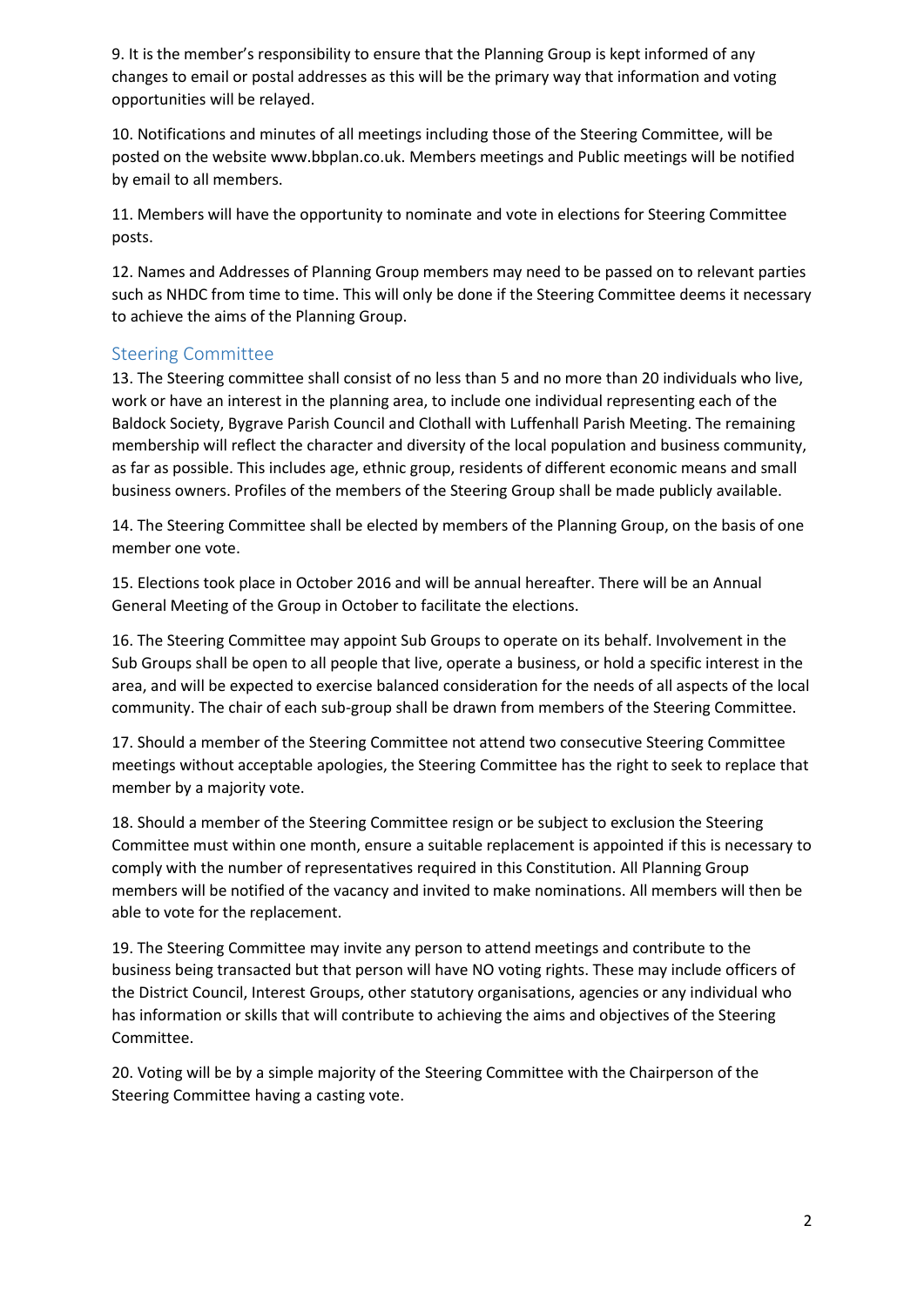## Exclusion from Steering Committee

21. Members may be excluded from the Steering Committee for conduct and behaviour that is disruptive and does not promote the aims and objectives of the Steering committee. Exclusion of members will be by a majority vote of the Steering Committee.

## Affiliations, Interests and Contributions

22. The Planning Group shall not be affiliated to any political party, but will welcome the involvement of district and county councillors as community representatives.

23. All members of the Planning Group must declare any personal interest that may be perceived as being relevant to a decision of the group. This may include membership of an organisation, ownership of land or a business, or any other matter that may be considered to be relevant. Such declarations shall be recorded and be publicly available

24. Organisations and businesses may assist in the production of the Neighbourhood Plan and may contribute to the cost of producing it. Details of any donations or assistance must be made publicly available and must not influence the content of the plan.

## Meetings

25. The Steering Committee shall aim to meet once per calendar month, or as may be required, with a minimum of five clear working days' notice given prior to a meeting taking place. Agenda items should be agreed with the chairperson(s) at least five clear working days and will be circulated at least three clear working days prior to the meeting.

26. A nominated individual shall maintain minutes of each meeting to be made reasonably available to the members of the Steering Committee within seven days of the meeting and to Planning Group members and the public (via the website) within fourteen days of the meeting.

27. Any matters of disagreement at a meeting may be decided upon by majority of votes. A minimum of four voting members or two-thirds of the Steering Committee whichever is the greater, will represent a quorum enabling the aims and objectives of the Group to be considered. Voting will be by way of a simple majority. Votes are only available for members of The Steering Committee.

28. The Sub Groups shall meet as and when necessary for their topic area. At least 5 clear working days' notice shall be provided for each Sub Group meeting and discussion topics circulated with notice.

29. Discussion topics and agendas for any meetings that the public can attend should be made publicly available at least 5 clear days prior to the meeting.

## Constitutional Amendments

30. Should any amendments be required to the constitution, this shall require a majority vote within the Steering Committee.

## Formal submission of Plan

31. The production of the neighbourhood plan is a joint endeavour between the communities of Baldock, Bygrave and Clothall. Both Bygrave Parish Council and Clothall with Luffenhall Parish Meeting, independently, have the right to include specific proposals for their respective parishes provided this would not compromise other aspects of the plan or make it liable to failure at its examination or referendum. These proposals should be clearly identifiable in the plan.

32. Bygrave Parish Council undertake to submit the agreed plan to NHDC on behalf of the Planning Group.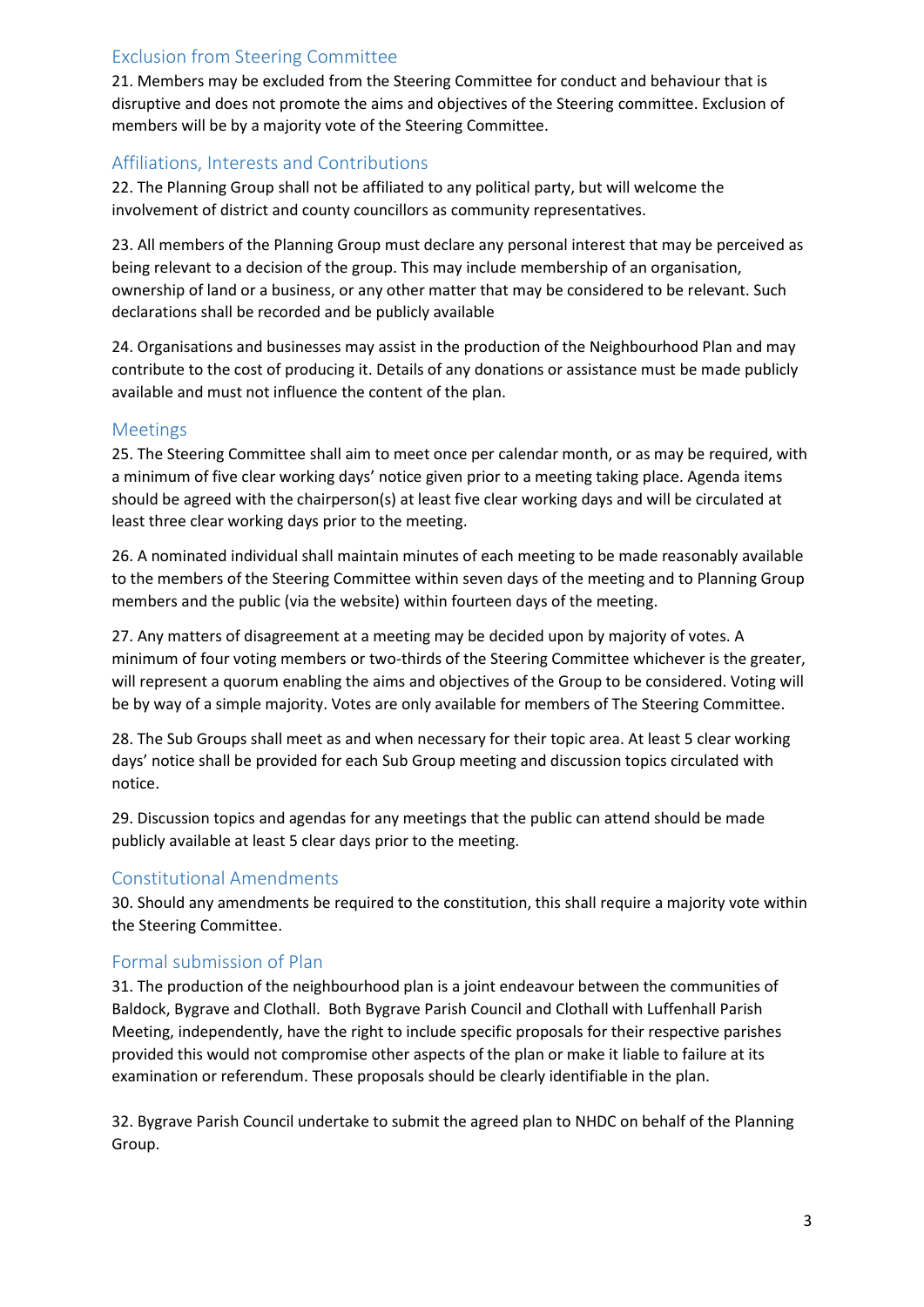## Freedom of Information

33. The Steering Committee will make available to the public, minutes of meetings, policies and procedures, its organisational structure and information on budget, expenditure and allowances.

## Data Protection

34. In accordance with the Data Protection Act (1988), the Steering Committee will assess whether the release of any personal information about individuals would be fair, or whether it is exempt from the requirements of the Freedom of Information requirements.

### Editorial Control

35. Retraction by Steering Committee – All editorial material from any part of the Planning Group is to be approved by Chairperson/Deputy Chairperson prior to release in the public domain.

### Financial Control

36. A Bank Account will be maintained on behalf of the Planning Group at a bank agreed by the Steering Committee. Three cheque signatories will be nominated by the Steering Committee (one to be the Treasurer). Any two of these must sign every cheque. The signatories must not be related nor members of the same household.

37. Records of income and expenditure will be maintained by the Treasurer and a financial statement given quarterly.

38. All money raised by or on behalf of the Planning Group is only to be used to further the aims of

#### Dissolution

39. If a meeting of the Steering Committee, by simple majority, decides that it is necessary to close down the Forum it may call a Special General Meeting to do so. The sole business of this meeting will be to dissolve the group.

40. If it is agreed to dissolve the group, all remaining money and other assets, once outstanding debts have been paid, will be donated to a community group or local charitable organisation, in order to benefit the Planning Area. The group/organisation to receive the donation will be agreed at the meeting held to agree the dissolution.

February 2017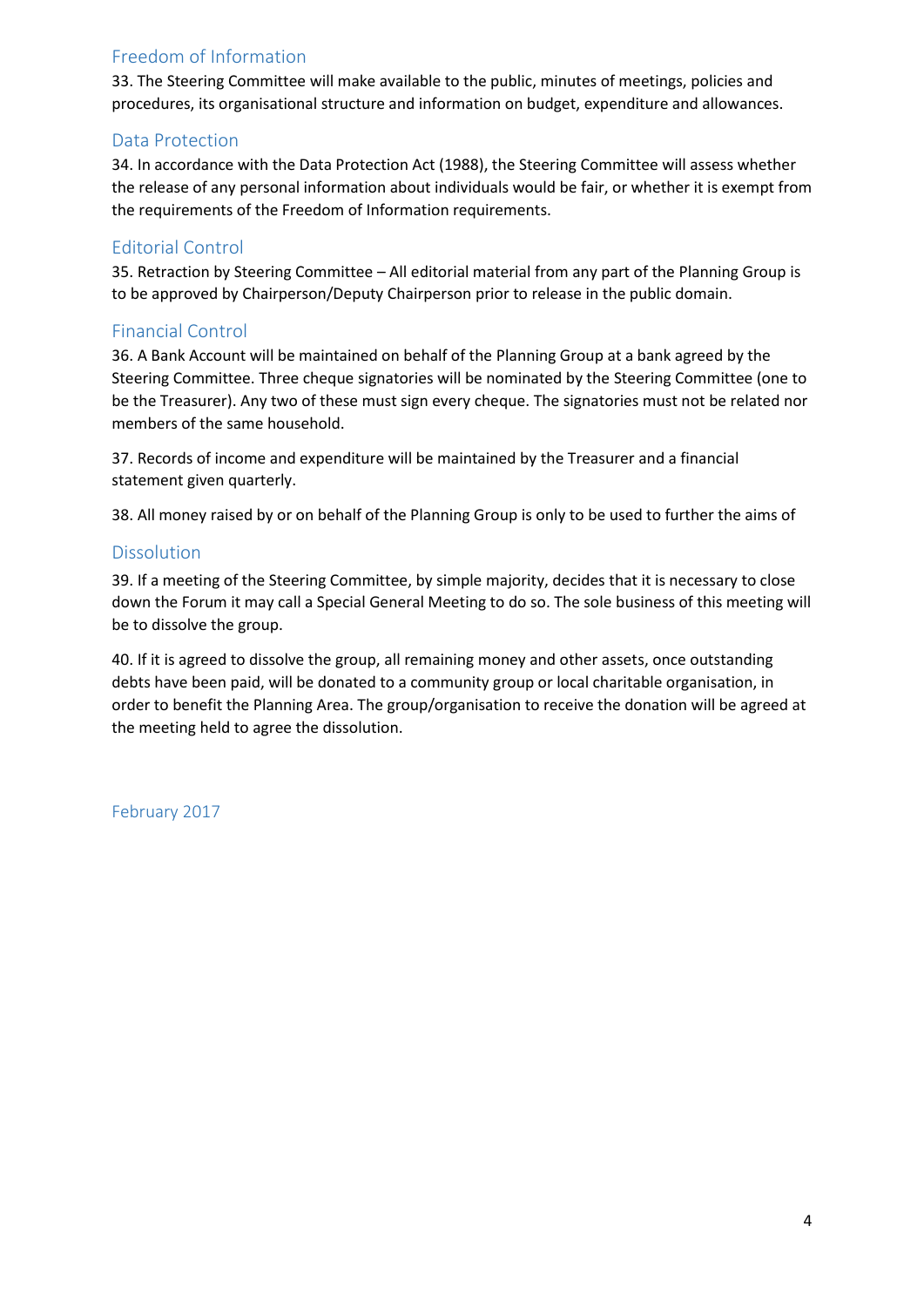# Appendix 1 – Map of the Neighbourhood Planning Area